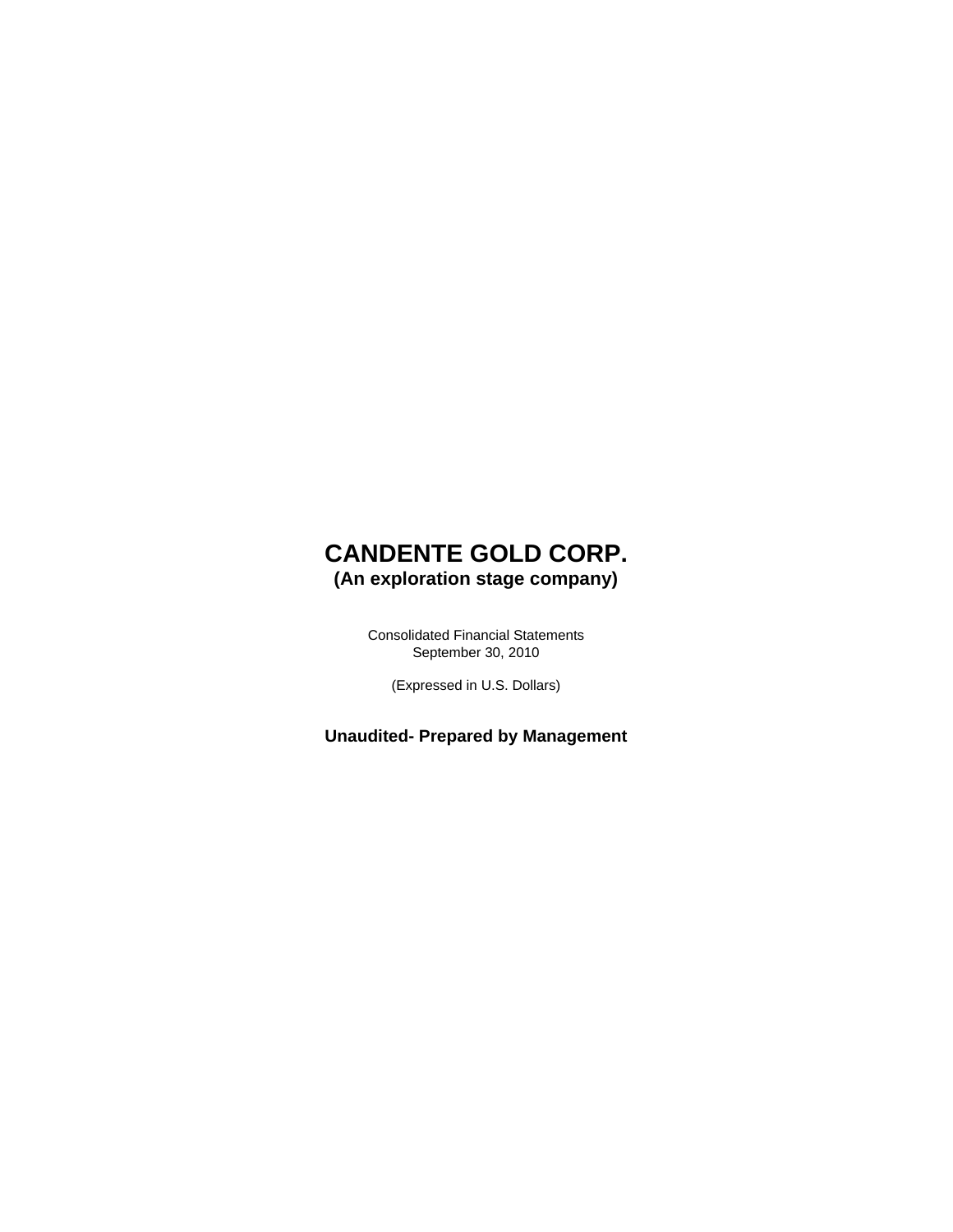Consolidated Balance Sheets Unaudited – Prepared by Management (Expressed in U.S. Dollars)

|                                                   | September 30,<br>2010 | March 31,<br>2010 |             |
|---------------------------------------------------|-----------------------|-------------------|-------------|
| <b>ASSETS</b>                                     |                       |                   |             |
| <b>Current</b>                                    |                       |                   |             |
| Cash and cash equivalents                         | \$<br>4,080,197       | \$                | 6,944,999   |
| Amounts receivable (Note 6)                       | 282,519               |                   | 101,323     |
| Prepaid expenses and deposits                     | 323,342               |                   | 312,851     |
|                                                   | 4,686,058             |                   | 7,359,173   |
| Equipment                                         | 59,940                |                   | 12,157      |
| Value added tax receivable                        | 9,674                 |                   | 4,562       |
| Mineral properties (Notes 4 and 5)                | 7,314,035             |                   | 6,908,284   |
|                                                   | \$<br>12,069,707      | \$                | 14,284,176  |
| <b>LIABILITIES</b>                                |                       |                   |             |
| <b>Current</b>                                    |                       |                   |             |
| Accounts payable and accrued liabilities (Note 6) | \$<br>325,051         | \$                | 206,828     |
| Promissory Note Payable (Note 4)                  | 922,868               |                   | 1,275,510   |
|                                                   | 1,247,919             |                   | 1,482,338   |
| <b>SHAREHOLDERS' EQUITY</b>                       |                       |                   |             |
| Share capital (Notes 7, 8 & 9)                    | 12,618,956            |                   | 12,344,896  |
| Contributed surplus (Note 10)                     | 2,960,671             |                   | 2,080,485   |
| <b>Deficit</b>                                    | (4,757,839)           |                   | (1,623,543) |
|                                                   | 10,821,788            |                   | 12,801,838  |
|                                                   | \$<br>12,069,707      | \$                | 14,284,176  |

Nature and continuance of operations and going concern (Note 1)

#### **On Behalf of the Board of Directors:**

"Andres Milla"

"Larry Kornze"

Director Director Director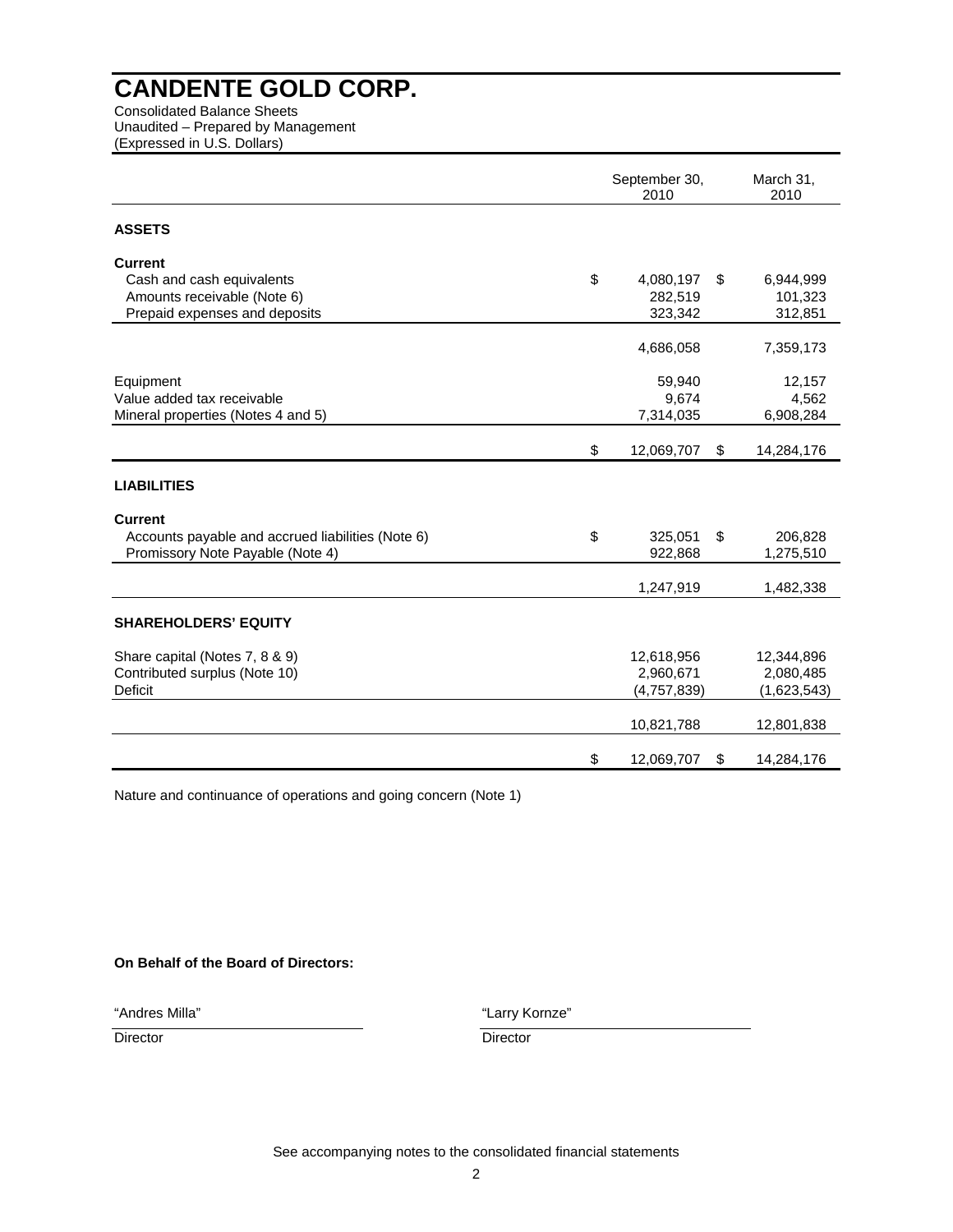Consolidated Statements of Operations and Comprehensive Loss Unaudited – Prepared by Management (Expressed in U.S. Dollars)

|                                                 | <b>Three Months Ended</b> |                       | <b>Six Months Ended</b> |                       |
|-------------------------------------------------|---------------------------|-----------------------|-------------------------|-----------------------|
|                                                 | September<br>30, 2010     | September<br>30, 2009 | September<br>30, 2010   | September<br>30, 2009 |
| <b>GENERAL AND ADMINISTRATIVE</b>               |                           |                       |                         |                       |
| Depreciation                                    | \$<br>530 \$              | $1,270$ \$            | $1,060$ \$              | 2,116                 |
| Audit and tax advisory                          | 612                       | 17,636                | 4,794                   | 17,636                |
| Bank charges                                    | 1,657                     | 558                   | 3,607                   | 690                   |
| Corporate development                           | 11,539                    | 23,502                | 86,427                  | 23,502                |
| Legal fees                                      | 11,596                    | 6,975                 | 21,119                  | 147,928               |
| Management fees, salaries and benefits (Note 6) | 58,134                    | 26,244                | 141,067                 | 45,077                |
| Office, rent and miscellaneous                  | 36,688                    | 18,049                | 72,846                  | 30,962                |
| Regulatory and filing fees                      | 44,641                    |                       | 65,165                  |                       |
| Shareholder communications                      | 13,118                    | 638                   | 20,944                  | 7,693                 |
| Stock-based compensation                        | 482,129                   |                       | 911,468                 |                       |
| Travel expense                                  | 727                       | 29,153                | 23,504                  | 29,153                |
| Interest and other income                       | (15, 745)                 |                       | (25, 505)               |                       |
| Foreign exchange (gain) loss                    | (60, 141)                 | 161,825               | 92,537                  | 264,399               |
|                                                 | 585,485                   | 285,850               | 1,419,033               | 569,156               |
|                                                 |                           |                       |                         |                       |
| <b>EXPLORATION</b>                              |                           |                       |                         |                       |
| Depreciation                                    | 2,311                     |                       | 4,111                   |                       |
| Assays                                          | 42,233                    |                       | 49,834                  |                       |
| Administration                                  | 166,439                   |                       | 310,835                 |                       |
| Camp, field supplies and travel                 | 346,874                   | 5,502                 | 434,956                 | 11,537                |
| Drilling                                        | 341,049                   |                       | 549,821                 |                       |
| Equipment maintenance and rental                | 11,096                    | 1,281                 | 13,592                  | 2,094                 |
| Field support and personnel                     | 26,074                    |                       | 48,479                  |                       |
| Geological and geophysical (Note 6)             | 115,045                   | 81,127                | 258,418                 | 118,097               |
| Geographical information systems                | 17,040                    | 99                    | 41,009                  | 99                    |
| Other                                           | 1,822                     |                       | 4,208                   |                       |
|                                                 | 1,069,983                 | 88,009                | 1,715,263               | 131,827               |
| Loss and comprehensive loss for the period      | \$<br>$(1,655,468)$ \$    | $(373, 859)$ \$       | $(3, 134, 296)$ \$      | (700, 983)            |
|                                                 |                           |                       |                         |                       |
| Loss per share:<br>Basic and diluted            | \$<br>$(0.03)$ \$         | $(0.04)$ \$           | $(0.06)$ \$             | (0.08)                |
|                                                 |                           |                       |                         |                       |
| Weighted<br>number<br>of<br>shares<br>average   |                           |                       |                         |                       |
| outstanding                                     |                           |                       |                         |                       |
| Basic and diluted                               | 50,138,164                | 10,000,000            | 49,803,682              | 9,622,642             |

See accompanying notes to the consolidated financial statements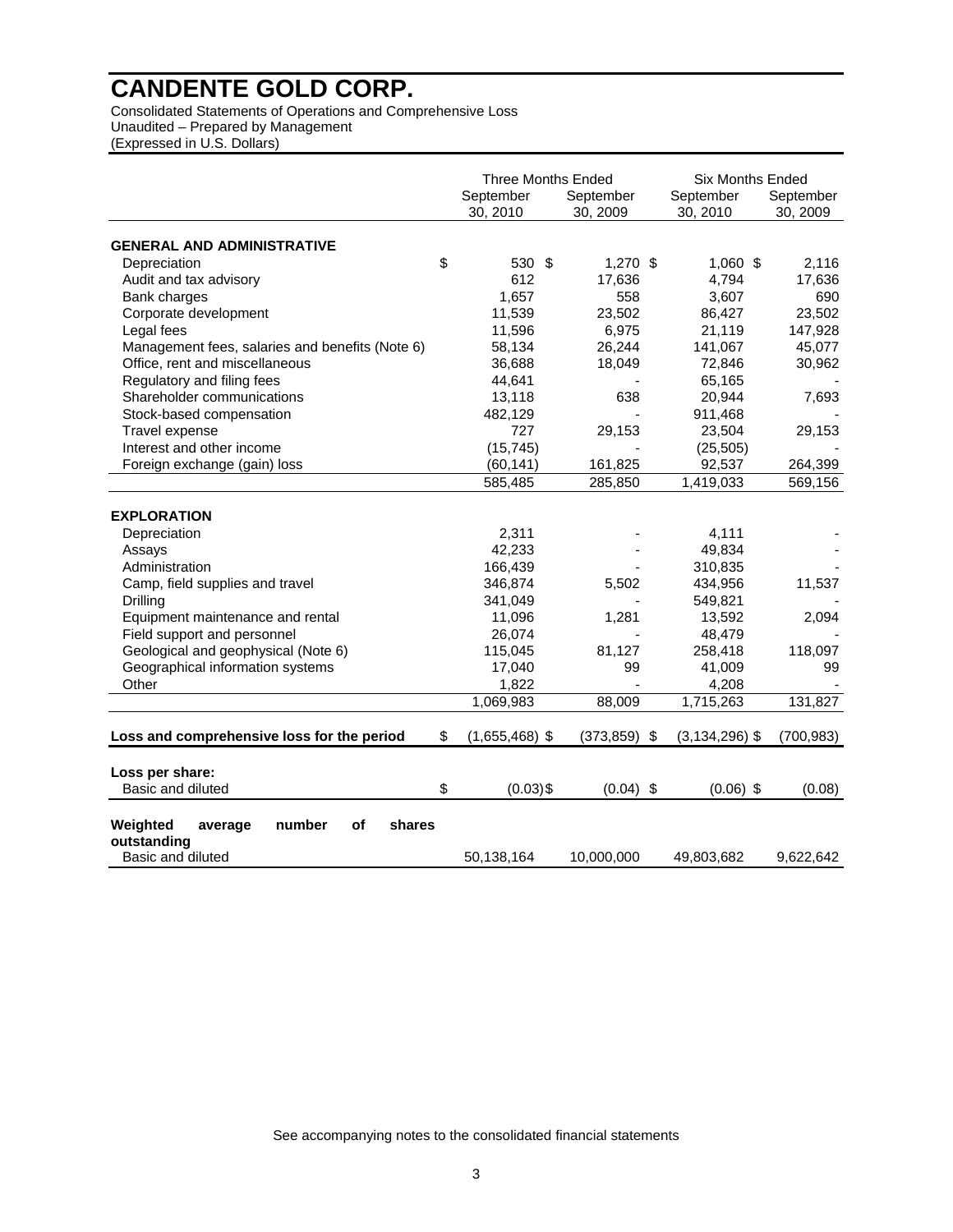Consolidated Statements of Deficit and Accumulated Other Comprehensive Loss Unaudited – Prepared by Management

(Expressed in U.S. Dollars)

|                                                                                                             | Three Months Ended                      |                                   | <b>Six Months Ended</b>           |                          |  |
|-------------------------------------------------------------------------------------------------------------|-----------------------------------------|-----------------------------------|-----------------------------------|--------------------------|--|
|                                                                                                             | September<br>30.<br>2010                | September<br>30.<br>2019          | September<br>30.<br>2010          | September<br>30.<br>2009 |  |
| Deficit, beginning of period<br>Loss for the period                                                         | \$<br>$(3, 102, 371)$ \$<br>(1,655,468) | $(327, 124 \text{ }$<br>(373,859) | $(1,623,543)$ \$<br>(3, 134, 296) | (700,983)                |  |
| Deficit, end of period                                                                                      | (4,757,839)                             | (700,983) \$                      | $(4,757,839)$ \$                  | (700,983)                |  |
| Accumulated other comprehensive loss, being<br>the accumulated other comprehensive loss at<br>end of period | \$<br>- \$                              | - \$                              | - \$                              |                          |  |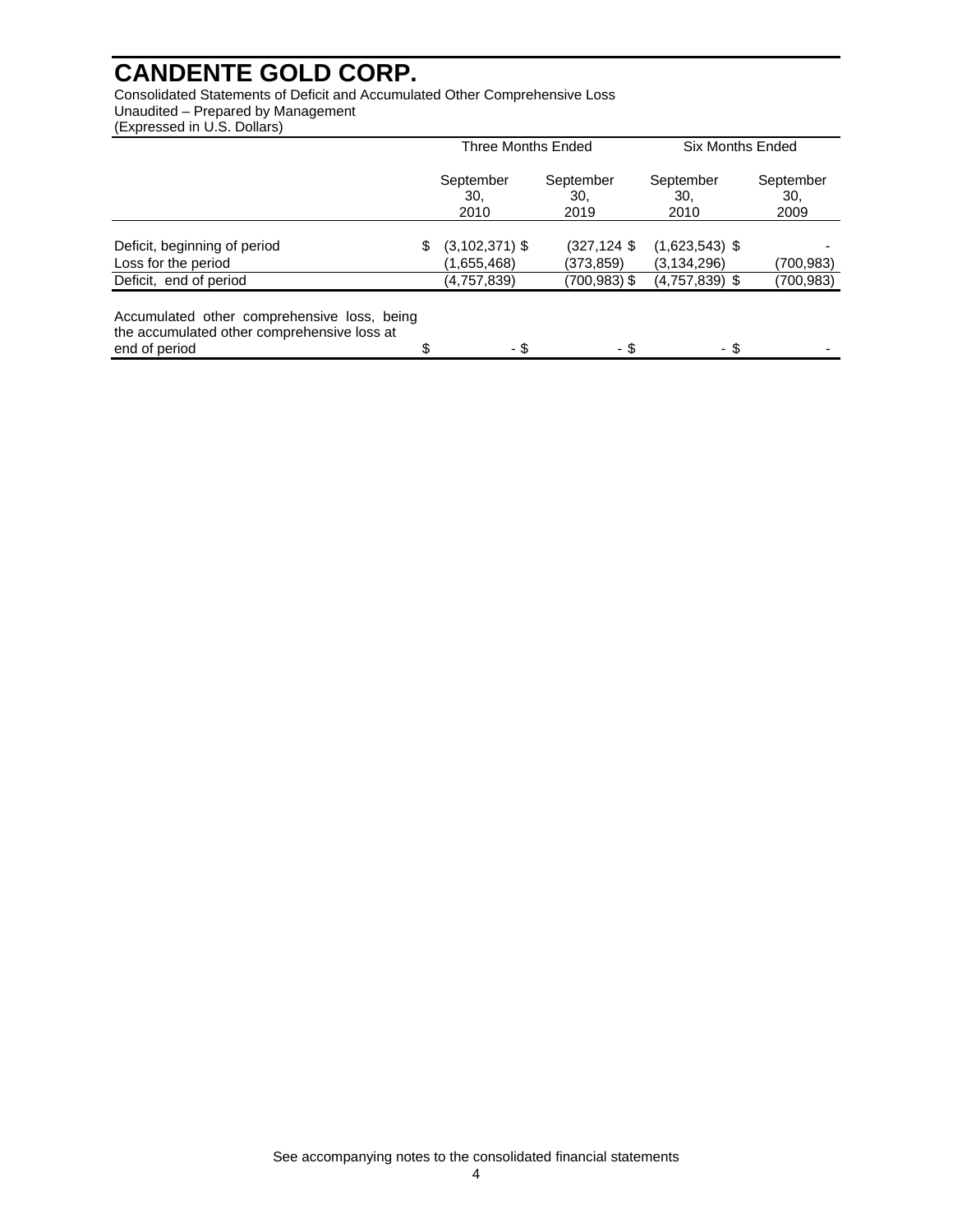Consolidated Statement of Cash Flows Unaudited – Prepared by Management (Expressed in U.S. Dollars)

|                                                                                                                  | <b>Three Months Ended</b>  |                          | <b>Six Months Ended</b>       |                          |  |
|------------------------------------------------------------------------------------------------------------------|----------------------------|--------------------------|-------------------------------|--------------------------|--|
| <b>CASH PROVIDED BY (USED IN):</b>                                                                               | September<br>30,<br>2010   | September<br>30,<br>2009 | September<br>30,<br>2010      | September<br>30,<br>2009 |  |
|                                                                                                                  |                            |                          |                               |                          |  |
| <b>OPERATING ACTIVITIES</b>                                                                                      |                            |                          |                               |                          |  |
| \$<br>Net loss for the period                                                                                    | $(1,655,468)$ \$           | $(373, 859)$ \$          | $(3, 134, 296)$ \$            | (700, 983)               |  |
| Items not affecting cash:<br>Depreciation<br>Unrealized foreign exchange loss (gain)<br>Stock-based compensation | 2,841<br>16,725<br>482,129 | 1,270<br>144,751         | 5,171<br>(19, 118)<br>911,468 | 2,116<br>246,049         |  |
| Changes in non-cash working capital items:                                                                       |                            |                          |                               |                          |  |
| Increase in amounts receivable<br>(Increase) decrease in prepaid expenses                                        | (130, 710)<br>9,325        | (7,368)<br>(288)         | (181, 196)<br>(10, 491)       | (8,997)<br>(288)         |  |
| Increase (decrease) in accounts payable and<br>accrued liabilities                                               | (122, 974)                 | 235,993                  | 118,223                       | 467,769                  |  |
| Net cash (used in) provided by operating activities                                                              | (1,398,132)                | 499                      | (2,310,239)                   | 5,666                    |  |
| <b>INVESTING ACTIVITIES</b>                                                                                      |                            |                          |                               |                          |  |
| Acquisition of mineral properties:                                                                               |                            |                          |                               |                          |  |
| Acquisition payments                                                                                             |                            |                          | (287, 279)                    |                          |  |
| Cash received on acquisition<br>Purchase of plant and equipment                                                  | (17, 457)                  |                          | (52, 954)                     | 22,247                   |  |
| VAT tax credits                                                                                                  | (3,601)                    |                          | (5, 112)                      |                          |  |
|                                                                                                                  |                            |                          |                               |                          |  |
| Net cash (used in) received from investing<br>activities                                                         | (21,058)                   |                          | (345, 345)                    | 22,247                   |  |
|                                                                                                                  |                            |                          |                               |                          |  |
| <b>FINANCING ACTIVITIES</b>                                                                                      |                            |                          |                               |                          |  |
| Issuance of common shares for:                                                                                   |                            |                          |                               |                          |  |
| Private placements, net of share issue costs                                                                     |                            |                          |                               |                          |  |
| Promissory note repayment<br><b>Exercise of warrants</b>                                                         | 118,510                    |                          | (333, 524)<br>124,306         |                          |  |
|                                                                                                                  |                            |                          |                               |                          |  |
| Net cash received from (used in) financing<br>activities                                                         | 118,510                    |                          | (209, 218)                    |                          |  |
| Net (decrease)<br>increase in cash and cash                                                                      |                            |                          |                               |                          |  |
| equivalents                                                                                                      | (1,300,680)                | 499                      | (2,864,802)                   | 27,913                   |  |
| Cash and cash equivalents, beginning of period                                                                   | 5,380,877                  | 27,414                   | 6,944,999                     |                          |  |
| \$<br>Cash and cash equivalents, end of period                                                                   | 4,080,197 \$               | 27,913 \$                | 4,080,197 \$                  | 27,919                   |  |
| <b>Supplemental Cash Flow Information:</b>                                                                       |                            |                          |                               |                          |  |
| Cash received for interest<br>\$                                                                                 | 15,745 \$                  | - \$                     | 25,505 \$                     |                          |  |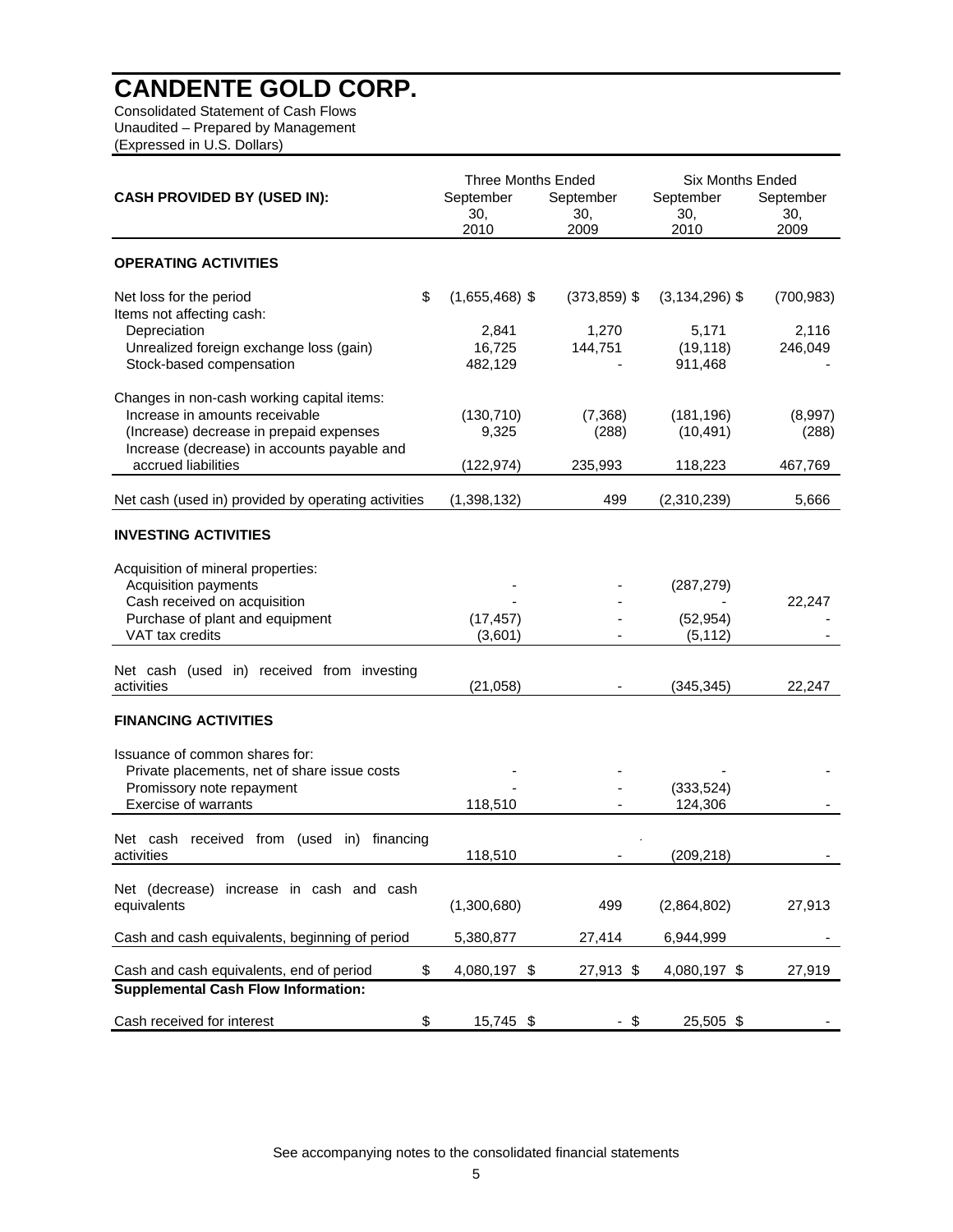Notes to the Consolidated Financial Statements Quarter Ended June 30, 2010 (Unaudited) Expressed in U.S. Dollars, Unless Otherwise Noted

#### **1. Nature of Operations and Continued Operations**

Candente Gold Corp. ("Candente Gold" or "the Company") was incorporated under the Business Corporations Act (British Columbia) on April 24, 2009. Candente Gold and its subsidiary companies are engaged in precious metals exploration in Mexico and Peru.

The Company has not yet determined whether its mineral properties contain reserves that are economically recoverable.

The accompanying consolidated financial statements have been prepared using Canadian generally accepted accounting principles applicable to a going concern. At September 30, 2010, the Company had no source of operating cash flow, an accumulated deficit of \$4,757,839 and working capital of \$3,438,139. Operations of the Company to date have been funded from a private placement financing completed by the Company in the fiscal period ended March 31, 2010.

These consolidated financial statements have been prepared on a going concern basis which assumes that the Company will be able to realize its assets and discharge its liabilities in the normal course of business for the foreseeable future. Adverse conditions may cast substantial doubt upon the validity of this assumption. In the event the Company is unable to raise adequate future financing to fund operations and meet contractual obligations, The carrying value of the Company's assets could be subject to material adjustments. The accompanying financial statements do not reflect adjustments to the carrying values of assets and liabilities which may be required should the Company be unable to continue as a going concern.

The amounts shown as mineral properties represent acquisition costs to date and do not necessarily represent present or future values. Recoverability of the amounts shown for mineral properties is dependent upon the discovery of economically recoverable mineral reserves, securing and maintaining title and beneficial interest in the properties, the ability of the Company to obtain financing necessary to complete the exploration and development of its mineral property interests, and on future profitable production or the profitable disposition of the Company's mineral property interests.

#### **2. Basis of Presentation**

The financial statements of the Company have been prepared in accordance with Canadian Generally Accepted Accounting Principles for interim financial statements and therefore do not include all of the information and notes required for annual financial statements. These statements follow the same accounting policies and methods of application as the most recent annual financial statements. Accordingly, they should be read in conjunction with Candente Gold's audited financial statements for the fiscal period ended March 31, 2010.

#### **3. Accounting Pronouncements**

#### *Business Combinations, Consolidated Financial Statements and Non-controlling interest*

For interim and annual financial statements relating to its fiscal year commencing on or after April 1, 2011, the Company will be required to adopt new CICA Section 1582 "Business Combinations", Section 1601 "Consolidated Financial Statements" and Section 1602 "Non-Controlling Interests". Section 1582 replaces existing Section 1581 "Business Combinations", and Sections 1601 and 1602 together replace Section 1600 "Consolidated Financial Statements." The adoption of Sections 1582 and collectively, 1601 and 1602 provides the Canadian equivalent to IFRS 3 "Business Combinations" and International Accounting Standard IAS 27 "Consolidated and Separate Financial Statements" respectively. The impact of adopting these new standards is not expected to have an impact on the Company's consolidated financial statements.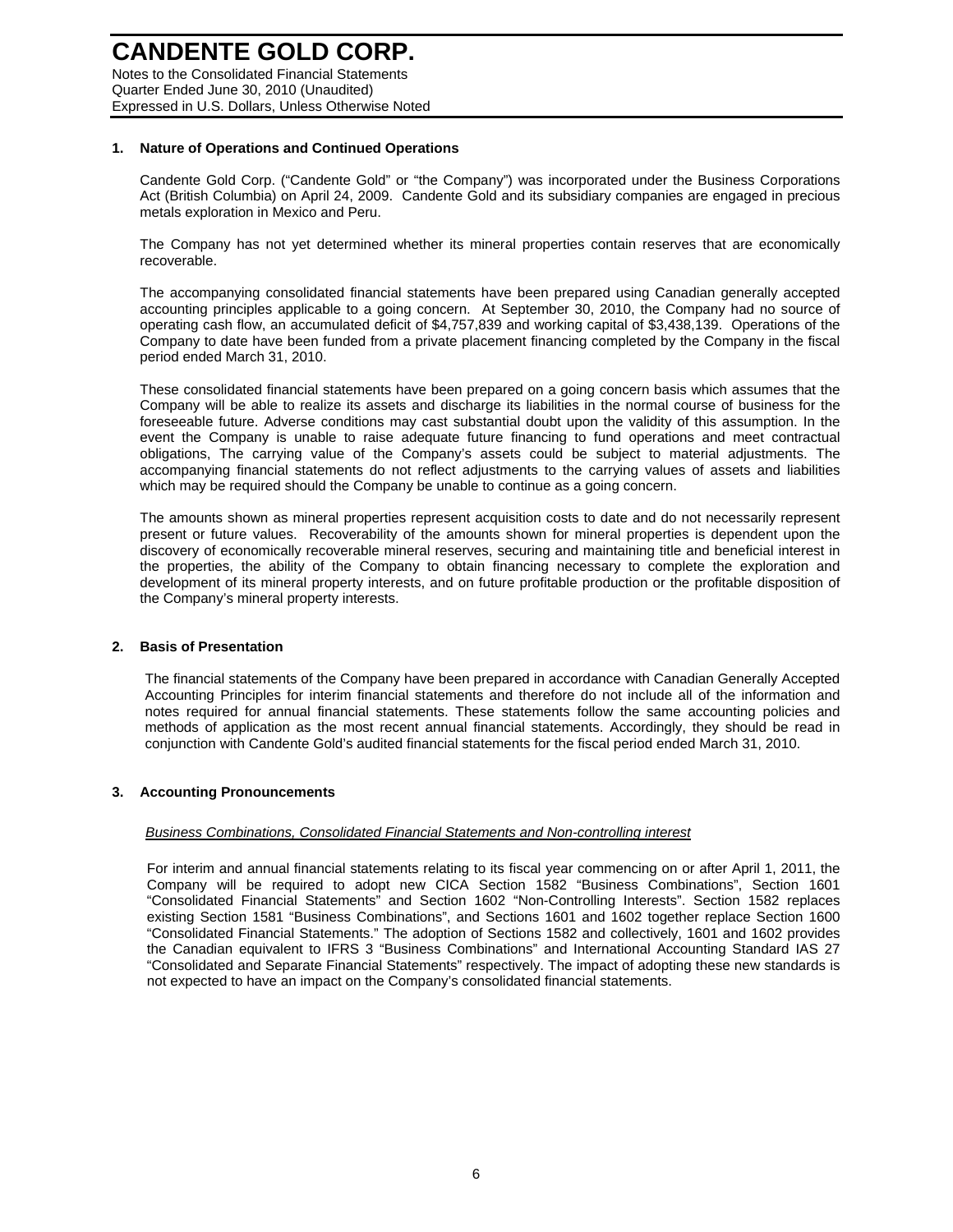### **CANDENTE GOLD CORP.**  Notes to the Consolidated Financial Statements

Quarter Ended June 30, 2010 (Unaudited) Expressed in U.S. Dollars, Unless Otherwise Noted

#### **4. Transfer of Gold-Silver Properties from Candente Copper**

On April 24, 2009, Candente Copper Corp. ("Candente Copper", formerly Candente Resource Corp.) and Canaco Resources Inc. ("Canaco") incorporated Candente Gold.

Candente Gold's focus is on exploration and development of precious metals projects in Latin America.

On April 30, 2009, Candente Copper and Canaco completed the transfer to Candente Gold of their respective 50% interests in Minera CCM, S.A. de C.V. ("CCM"), the Mexican company that holds an option on the El Oro gold property ("El Oro") in Mexico (the "Option"). As consideration for the transfer of the El Oro interests, Candente Gold issued 5 million common shares and a promissory note to each of Candente Copper and Canaco, with each promissory note having a principal amount of Cdn\$1,300,000 (\$1,239,157 at December 31, 2009), payable in cash or convertible into units of Candente Gold based on the same terms and conditions as the private placement financing completed by Candente Gold in the quarter ended December 31, 2009. On December 31, 2009, Candente Copper converted its Cdn\$1,300,000 promissory note into 3,250,000 shares and 1,625,000 warrants of the Company. The warrants have an exercise price of Cdn\$0.60 per common share to January 4, 2012 (Note 9). Canaco advised the Company that it would not convert its promissory note, and the Company paid Cdn\$350,000 of the principal on June 30, 2010. The Cdn\$950,000 that remains outstanding on the Canaco promissory note must be paid by the Company on or before April 30, 2011.

The Company recorded contributed surplus of \$52,046 in connection with the transfer of the el Oro Property, as follows:

| Assets acquired:     |             |
|----------------------|-------------|
| Cash                 | 22,247      |
| Accounts receivable  | 22,356      |
| Equipment, net       | 9,226       |
| Mineral properties   | 2,150,871   |
| Liabilities assumed: |             |
| Accounts payable     | (4, 817)    |
| Consideration:       |             |
| Promissory notes     | (2,147,837) |
| Contributed surplus  | 52.046      |

In addition, Candente Copper transferred its Peruvian gold-silver properties (the "Properties") to Candente Gold in the quarter ending December 31, 2009, and on January 6, 2010 the Company issued 13,500,000 common shares (Note 7(b)) to Candente Copper in return for the transfer of the Properties. Other consideration for the exchange of the Properties included the granting by the Company of a copper net smelter return royalty to Candente Copper. Candente Gold also agreed to issue to Candente Copper an additional 10,000,000 of its common shares once a minimum of US\$5 million has been spent cumulatively by Candente Gold on the Properties.

The Company accounted for consideration in respect of the 13,500,000 Candente Gold shares at a value of \$4,422,011, comprised of the Candente Copper carrying cost of \$4,663,251 less \$241,240 due in cash to Candente Copper in respect of annual license costs paid for the Properties in 2009 by Candente Copper.

Pursuant to TSX policy, on January 6, 2010 the Company was deemed to have issued 872,890 Company warrants ("Company Deemed Warrants") to warrant holders of Candente Copper on the basis of one Company warrant for every five warrants in Candente Copper outstanding at that date. The 4,364,450 Candente Copper warrants (the "Copper Warrants") then outstanding had exercises prices ranging from Cdn\$1.75 to Cdn\$2.00. All of the Copper Warrants and Company Deemed Warrants expired unexercised on June 26, 2010.

Also pursuant to TSX policy, on January 6, 2010 the Company was deemed to have issued 1,638,350 Company options ("Company Deemed Options") to option holders of Candente Copper on the basis of one Company option for every five options in Candente Copper outstanding at that date. The 8,191,750 Candente Copper options (the "Copper Options") then outstanding had exercise prices ranging from Cdn\$0.42 to Cdn\$1.40 and expiry dates from January 3, 2011 to November 24, 2014. A total of 2,373,000 of the Copper Options and 474,600 of the Company Deemed Options were forfeited before March 31, 2010. The Company will receive or has received 24.06% of the exercise price on the exercise of the Copper Options, based on a predetermined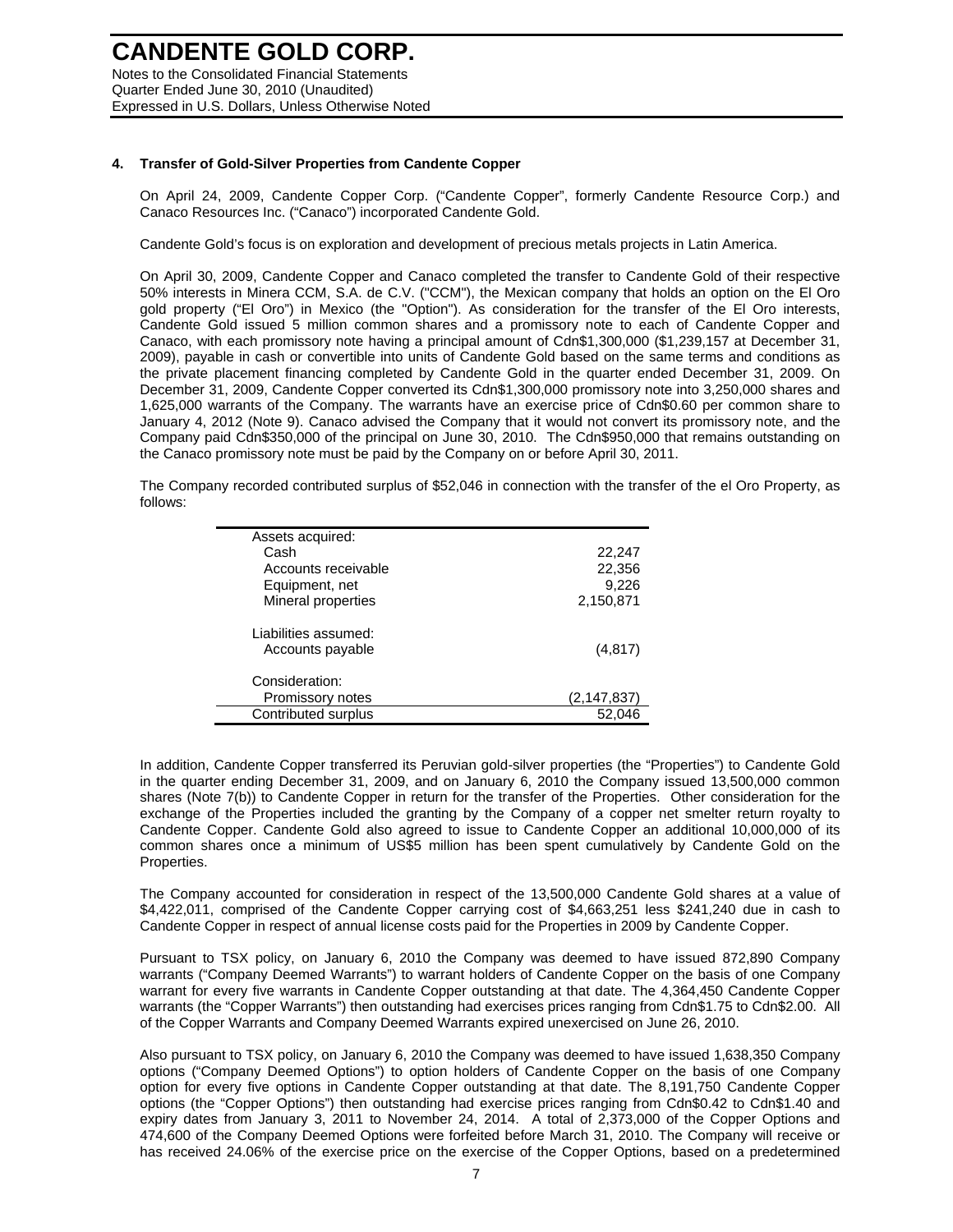Expressed in U.S. Dollars, Unless Otherwise Noted

formula that considered the weighted average prices of Candente Copper and Candente Gold on the first five days of Candente Gold's trading on the TSX.

#### **5. Mineral Properties**

At September 30, 2010, mineral properties were comprised of interests in mineral claims and mining concessions located in Mexico and Peru. These interests are held by the Company, or through option agreements under which the Company, directly or through a joint venture arrangement, has a right to acquire an interest in mineral properties.

Acquisition costs are capitalized. Exploration expenditures are charged to operations in the period they are incurred.

The following are the capitalized mineral property acquisition costs at March 31 and September 30, 2010:

|                            | <b>September</b><br>30,<br>2010 | March 31,<br>2010 |
|----------------------------|---------------------------------|-------------------|
| El Oro                     |                                 |                   |
| Acquisition costs          | 2,363,505                       | 2,245,033         |
| <b>Peruvian Properties</b> |                                 |                   |
| Acquisition costs          | 4,950,530                       | 4,663,251         |
|                            | 7,314,035                       | 6,908,284         |

On April 30, 2009, Candente Copper completed the transfer of its interest in the El Oro property to Candente Gold at a cost of \$2,150,871 (Note 4).

On May 5, 2006, CCM, Candente Copper and Canaco entered into a letter agreement (the "2006 Agreement") with Luismin, S.A. de C.V. ("Luismin") and Desarrollos Mineros San Luis, S.A. de C.V. ("Desarrollos"), subsidiaries of Goldcorp Inc., that provided CCM with an option (the "Option") to acquire up to a 70% undivided interest in El Oro, subject to a 40% back-in right, in 24 mining concessions comprising approximately 14,950 hectares located in the states of Mexico and Michoacan, Mexico. Certain exploration and mining concessions included in El Oro are subject to net smelter returns royalties. The Option is comprised of an option to initially acquire 50% of El Oro (the "First Option") and then a further 20% (the "Second Option"), and both the issue of shares and the completion of certain levels of exploration expenditures on El Oro are required to exercise the Option.

A total of \$1,700,000 in exploration expenditures had been made on El Oro by November 30, 2008, and on or before November 30, 2008 Candente Copper and Canaco issued to Luismin a total of 125,000 shares in each of their respective registered capital, all as required by the 2006 Agreement as part of the consideration for the exercise of the First Option.

In two separate letter agreements dated February 2, 2009 (the "February 2009 Agreement") and September 30, 2009 (the "September 2009 Agreement"), the parties agreed to certain amendments to the 2006 Agreement. The most significant change was the removal of the back-in right on the historic mining area which covers all known gold and silver bearing veins. In accordance with the terms of the 2006 Agreement, as amended, each of Candente Copper and Canaco committed to issue to Luismin 125,000 common shares in their respective share capital on or before November 30, 2009 (completed), and agreed that in order to exercise the First Option the Company would:

- Commit to issue to Luismin 250,000 Candente Gold shares on or before November 30, 2009 and 250,000 Candente Gold shares on or before May 30, 2010 (completed);
- Be required to issue to Luismin 250,000 Candente Gold shares on or before November 30, 2010 and 250,000 Candente Gold shares on or before November 30, 2010;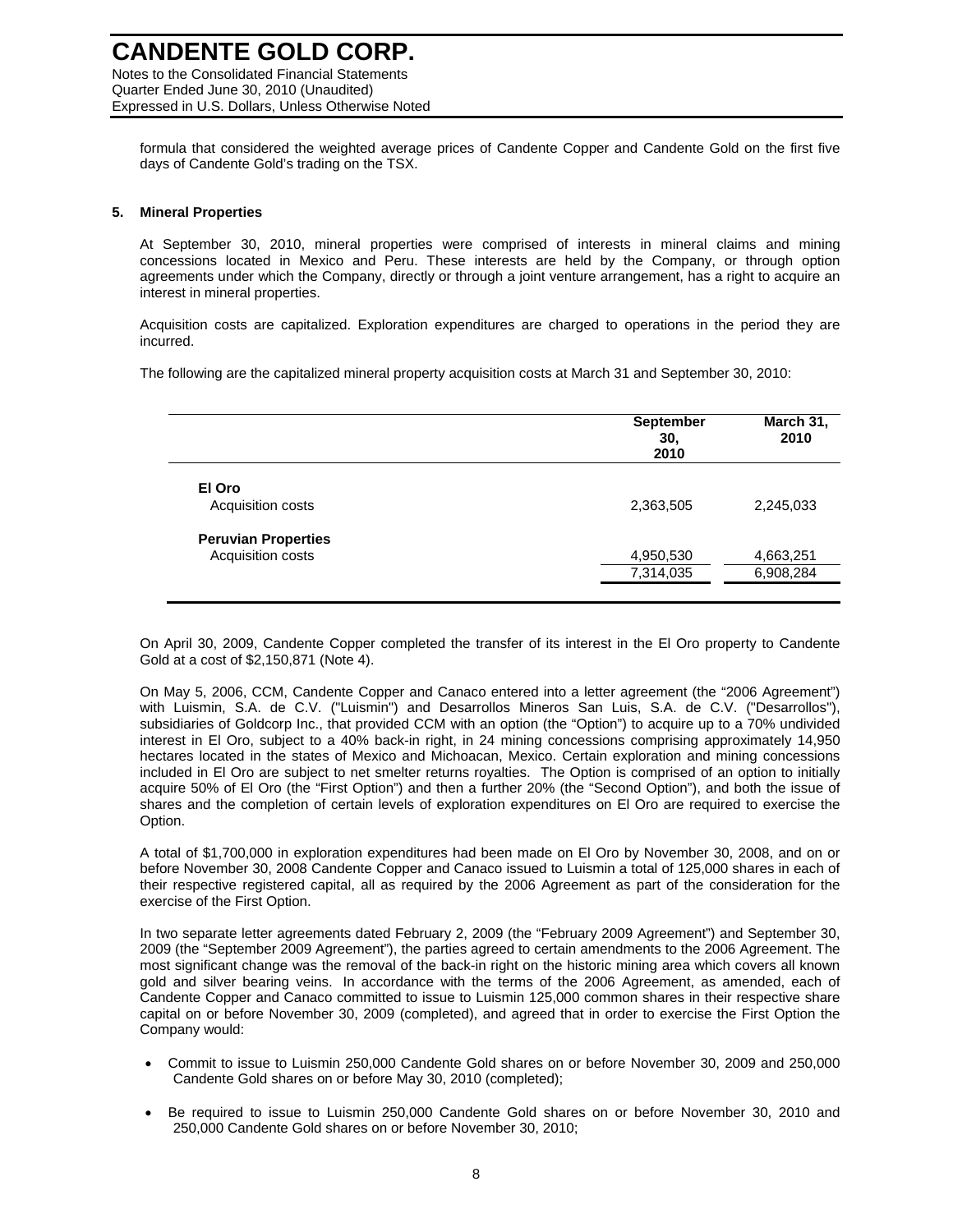#### **5. Mineral Properties** (continued)

- Commit to cumulative exploration expenditures totaling \$2,500,000 to be completed on or before May 30, 2010 (completed);
- Be required to make an additional \$2,500,000 in exploration expenditures on or before November 30, 2011;

The 2006 Agreement, as amended, now provides that in order to exercise the Second Option the Company is:

- Required to issue to Luismin 500,000 Candente Gold shares on or before November 30, 2012 and 500,000 Candente Gold shares on or before November 30, 2013; and
- Required to make an additional \$2,500,000 in exploration expenditures on or before November 30, 2012 and an additional \$2,500,000 in exploration expenditures on or before November 30, 2013.

On November 30, 2009, the Company issued 250,000 common shares to Luismin at a cost of Cdn\$100,000 (\$94,162) (Note 7(b)).

During the quarter ended December 31, 2010, the Company completed the transfer of the Peruvian Properties at a cost of \$4,663,251 (Note 4).

On May 28, 2010, the Company issued 250,000 common shares to Luismin at a cost of Cdn\$125,000 (\$118,472) (Note (7(b)).

During the quarter ended June 30, 2010, the Company incurred acquisition costs of \$287,279 to maintain the good-standing of its Peruvian Properties.

#### **6. Related Party Transactions**

During the six months ended September 30, 2010 ("YTD-2011"), a total of \$159,658 for geological consulting services rendered was paid or accrued to directors, officers or to private companies associated with directors or officers of the Company compared to \$91,551 during the period from April 24, 2009 to September 30, 2009 ("YTD-2010"). These amounts are included as a component of exploration costs.

During YTD-2011, a total of \$93,251 (YTD-2010: \$36,429) was paid as salaries and bonuses to various officers of the Company and \$23,209 was paid or accrued to private companies associated with officers and directors of the Company for management services rendered (YTD-2010: \$nil). These amounts are included in general and administrative expenses.

Included in accounts receivable at September 30, 2010 is \$10,735 owed to the Company by certain officers for expense advances. Included in accounts payable and accrued liabilities at September 30, 2010 is \$52,717 owed by the Company to certain officers and directors of the Company for services rendered, reimbursement of expenses and directors' fees.

The above transactions have been recorded at the exchange amounts agreed to by the related parties. Amounts due to related parties are considered by the Company to be accounts payable and are unsecured and noninterest bearing.

At September 30, 2010, a director and officer of the Company served as a director and officer of Candente Copper and three of the Company's officers served as officers of Candente Copper (Note 4). During the period ended September 30, 2010, the Company and Candente Copper shared certain office and administrative expenses and Candente Copper made certain payments on behalf of the Company. As of September 30, 2010, a total of \$73,507 was due from the Company to Candente Copper for reimbursement of shared general and administrative expenses.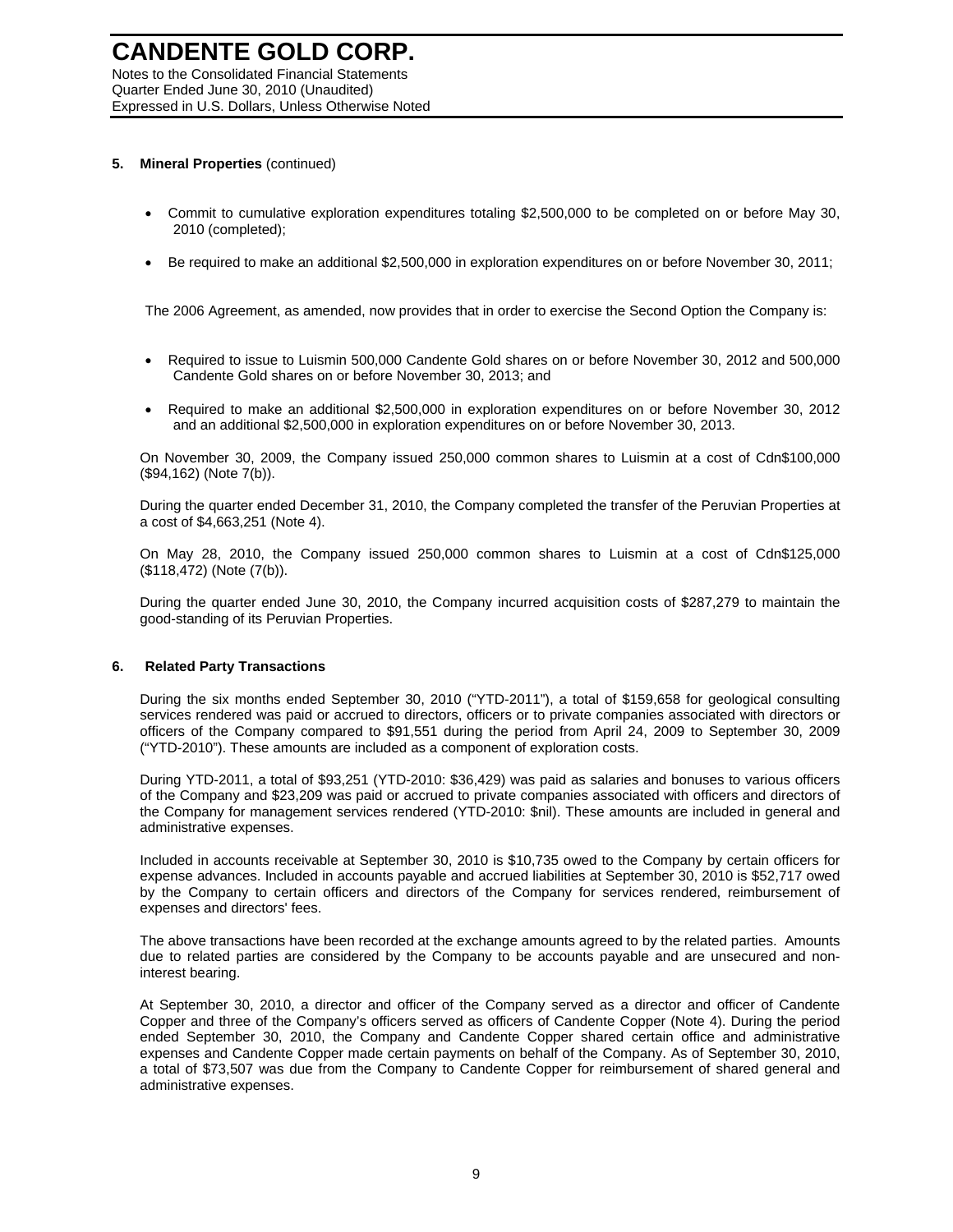Notes to the Consolidated Financial Statements Quarter Ended June 30, 2010 (Unaudited) Expressed in U.S. Dollars, Unless Otherwise Noted

#### **7. Share Capital**

a) Authorized: An unlimited number of Common Shares and an unlimited number of Preferred Shares, all without par value.

#### b) Issued and Outstanding:

|                                                           | Number of<br><b>Common Shares</b> | Amount (\$) |
|-----------------------------------------------------------|-----------------------------------|-------------|
| Balance at April 24, 2009                                 |                                   |             |
| Issue of shares – private placement, net of issue costs   | 22,570,327                        | 6,585,655   |
| Issued for mineral property acquisition (Notes 4 and 5)   | 23,750,000                        | 4,516,173   |
| Issued on conversion of promissory note (Note 4)          | 3,250,000                         | 1,239,157   |
| Issued on exercise of stock options                       | 8,000                             | 3,911       |
| Balance at March 31, 2010                                 | 49,578,327                        | 12,344,896  |
| Issue of shares on exercise of warrants                   | 211,250                           | 124,306     |
| Transfer from contributed surplus on exercise of warrants |                                   | 31,282      |
| Issued for mineral property acquisition (Note 5)          | 250,000                           | 118,472     |
| Balance at September 30, 2010                             | 50,039,577                        | 12,618,956  |

During the quarter ended December 31, 2009, the Company completed a private placement (the "Private Placement") for gross proceeds of \$8,508,378 (Cdn\$9,028,130) from the sale of units ("Units") consisting of one Company common share and one half-warrant ("Warrants). Pursuant to the Private Placement, the Company issued a total of 22,570,327 common shares and certificates representing 11,285,162 Warrants. Each full Warrant is exercisable at a price of Cdn\$0.60 per common share until January 4, 2012. The Warrants issued were valued by the Company at \$1,624,195. The Company also paid to the agents assisting in the Private Placement a total of \$298,528 (Cdn\$313,186) in cash commissions and issued to the Agents 735,345 warrants ("Agents' Warrants"). The cash commissions and Agents' Warrants equal 6.5% of the aggregate number of Units sold by the agents pursuant to the Private Placement. Each of the Agents' Warrants is exercisable for a period of 24 months to purchase one additional common share of the Company at a price of Cdn\$0.60 per share. The Agents' Warrants issued as finders' fees were valued by the Company at \$105,834.

During the six months ended September 30, 2010, the Company issued 211,250 common shares on exercise of warrants and 250,000 common shares for mineral property acquisition (Note 5).

#### **8. Stock Options**

The Company has a stock-based compensation plan (the "Plan") that allows for the issuance of options up to a maximum of 15% of the Company's issued and outstanding common shares at any given time. At September 30, 2010, the Company had options outstanding to purchase a total of 4,238,250 of its common shares, and was entitled to issue options to purchase 3,267,686 additional common shares under the Plan.

The purpose of the Plan is to attract, retain and motivate directors, officers, key employees and consultants of the Company and to advance the interests of the Company by providing eligible persons with the opportunity to acquire an increased proprietary interest in the Company. Under the Plan, the grant of all stock options, and vesting provisions, if any, are at the discretion of the Company's board of directors. The term of any stock option granted may not exceed ten years and the exercise price may not be lower than the closing price of the Company's shares on the last trading day immediately preceding the date of grant. In general, stock options granted under the Plan have a term of five years with vesting provisions over a twelve month period.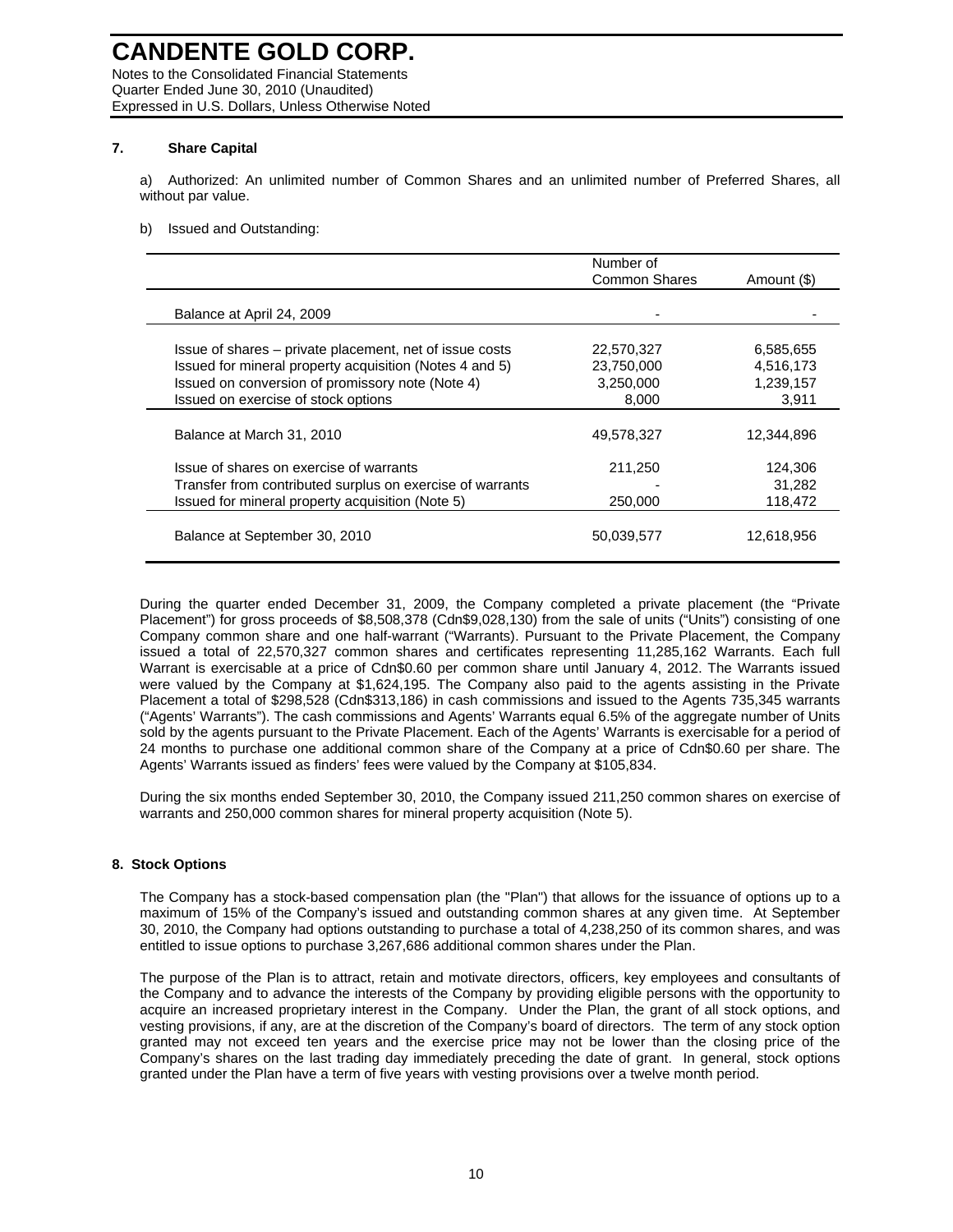Notes to the Consolidated Financial Statements Quarter Ended June 30, 2010 (Unaudited) Expressed in U.S. Dollars, Unless Otherwise Noted

#### **8. Stock Options** (continued)

A continuity summary of the stock options granted under the Plan is presented below:

|                                                                                              |                                      | Six months ended<br>September 30, 2010                         |                                      | Period ended<br>March 31, 2010                                 |
|----------------------------------------------------------------------------------------------|--------------------------------------|----------------------------------------------------------------|--------------------------------------|----------------------------------------------------------------|
|                                                                                              | Number of<br>Common<br><b>Shares</b> | Weighted-<br>Average<br><b>Exercise Price</b><br>(CAD\$/Share) | Number of<br>Common<br><b>Shares</b> | Weighted-<br>Average<br><b>Exercise Price</b><br>(CAD\$/Share) |
| Balance, beginning of period                                                                 | 3,938,250                            | 0.64                                                           |                                      |                                                                |
| Granted<br>transfer<br>gold-silver<br>Granted<br>of<br>on<br>properties from Candente Copper | 300,000                              | 0.65                                                           | 2,782,500                            | 0.64                                                           |
| (Note 4)                                                                                     |                                      | $\overline{\phantom{a}}$                                       | 1,638,350                            | 0.88 <sup>1</sup>                                              |
| Exercised                                                                                    |                                      | ٠                                                              | (8,000)                              | 0.421                                                          |
| Forfeited                                                                                    |                                      |                                                                | (474, 600)                           | 1.47 <sup>1</sup>                                              |
| Balance, end of period                                                                       | 4,238,250                            | 0.64                                                           | 3,938,250                            | 0.64                                                           |

 $1$  Actual weighted average prices of the Candente Options. The Company will receive or has received 24.06% of the exercise proceeds from these options, based on a predetermined formula that considered the weighted average prices of Candente Copper and Candente Gold on the first five days of Candente Gold's trading on the TSX.

A summary of stock options outstanding and exercisable at September 30, 2010 is presented below:

|                   | <b>Stock Options Outstanding</b> | <b>Stock Options Exercisable</b> |                  |                      |                       |
|-------------------|----------------------------------|----------------------------------|------------------|----------------------|-----------------------|
|                   |                                  |                                  | Weighted-        |                      |                       |
|                   | <b>Stock Options</b>             | Weighted-                        | Average          | <b>Stock Options</b> | Weighted-             |
| Range of Exercise | Outstanding                      | Average                          | Remaining        | Exercisable          | Average               |
| Prices per Share  | to Purchase                      | <b>Exercise Price</b>            | Contractual Life | to Purchase          | <b>Exercise Price</b> |
| (Cdn\$)           | <b>Common Shares</b>             | (Cdn\$/Share)                    | (Years)          | <b>Common Shares</b> | (Cdn\$/Share)         |
|                   |                                  |                                  |                  |                      |                       |
| \$0.33 to \$0.48  | 659,000                          | 0.42                             | 3.90             | 659,000              | 0.42                  |
| \$0.64 to \$0.85  | 3,457,750                        | 0.65                             | 4.10             | 2,612,125            | 0.65                  |
| \$1.40 to \$1.80  | 121,500                          | 1.43                             | 1.97             | 121,500              | 1.43                  |
|                   |                                  |                                  |                  |                      |                       |
|                   | 4,238,250                        | 0.64                             | 3.90             | 3,392,625            | 0.64                  |

Pursuant to Toronto Stock Exchange ("TSX") policy, on January 6, 2010 the Company was deemed to have issued 1,638,350 Company options to option holders of Candente Copper on the basis of one Company option for every five options in Candente Copper outstanding at that date. The 8,191,750 Copper Options then outstanding have exercise prices ranging from Cdn\$0.42 to Cdn\$1.40 and expiry dates from January 3, 2011 to November 24, 2014. The Company will receive 24.06% of the exercise price on the exercise of the Copper Options.

Stock options outstanding expire between January 2011 and August 2015.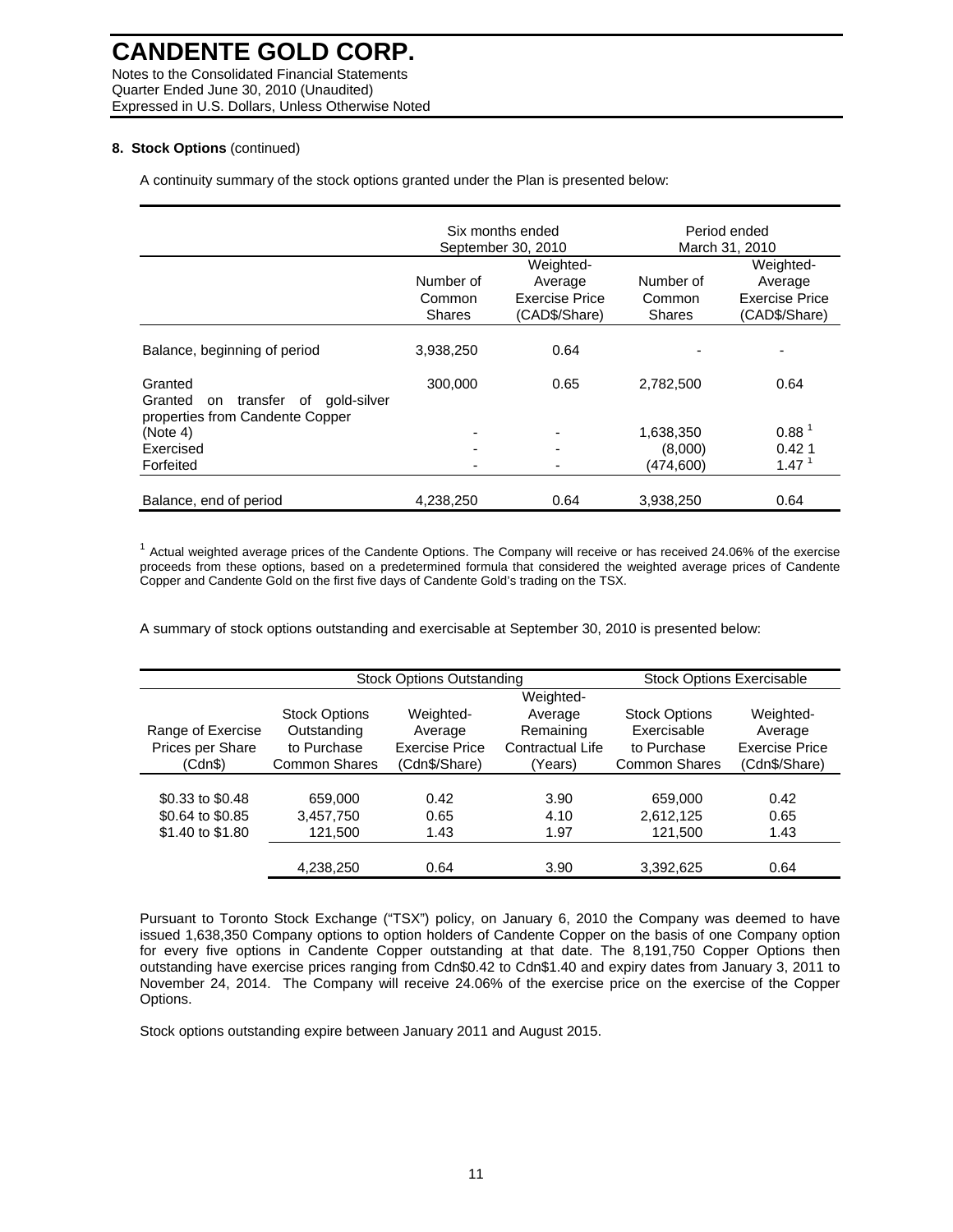Notes to the Consolidated Financial Statements Quarter Ended June 30, 2010 (Unaudited) Expressed in U.S. Dollars, Unless Otherwise Noted

#### **8. Stock Options** (continued)

The fair value-based method of accounting is applied to stock options granted to employees, including directors, and non-employees. The fair value of each option granted is estimated on the date of grant using the Black-Scholes option pricing model with the following weighted-average assumptions:

|                                 | Six Months ended<br>September 30, 2010 | From April 24, 2009 to<br>March 31, 2010 |
|---------------------------------|----------------------------------------|------------------------------------------|
|                                 |                                        |                                          |
| Risk-free interest rate         | 2.76%                                  | 2.52%                                    |
| Expected stock price volatility | 90%                                    | 90%                                      |
| Expected life                   | 5 years                                | 5 years                                  |
| Expected dividend yield         |                                        |                                          |
| Weighted-average fair value per |                                        |                                          |
| share under options granted     | Cdn\$0.38                              | Cdn\$0.63                                |

#### **9. Share Purchase Warrants**

In addition to the 11,285,162 Warrants and Agents' Warrants referred to in Note 7(b), on December 31, 2009 the Company issued 1,625,000 warrants ("Copper Warrants") to Candente Copper pursuant to the conversion of a promissory note. The Copper Warrants have an exercise price of Cdn\$0.60 per common share to January 4, 2012.

Pursuant to TSX policy, on January 6, 2010 the Company was deemed to have issued 872,890 Company warrants to warrant holders of Candente Copper on the basis of one Company warrant for every five warrants in Candente Copper outstanding at that date. The 4,364,450 Candente Copper warrants then outstanding had exercise prices ranging from Cdn\$1.75 to Cdn\$2.00. These Candente Copper warrants and the deemed Company warrants expired unexercised on June 26, 2010.

A summary of the warrants outstanding at September 30 and March 31, 2010 and the changes for the periods ending on those dates is presented below:

|                                                                                               |                                      | Six Months Ended September 30,<br>2010                  |                                      | Period Ended March 31,<br>2010                          |
|-----------------------------------------------------------------------------------------------|--------------------------------------|---------------------------------------------------------|--------------------------------------|---------------------------------------------------------|
|                                                                                               | Number of<br>Common<br><b>Shares</b> | Weighted-<br>Average<br>Exercise Price<br>(Cdn\$/Share) | Number of<br>Common<br><b>Shares</b> | Weighted-<br>Average<br>Exercise Price<br>(Cdn\$/Share) |
| Balance, beginning of period<br>in in<br>with<br>Issued<br>connection<br>private              | 14,518,397                           | 0.68                                                    |                                      |                                                         |
| placement<br>gold-silver<br>Issued<br>transfer<br>οf<br>on<br>properties from Candente Copper |                                      |                                                         | 13,645,507                           | 0.60                                                    |
| (Note 4)                                                                                      |                                      | ٠                                                       | 872.890                              | 1.98 <sup>1</sup>                                       |
| Exercised                                                                                     | (211, 250)                           | 0.60                                                    |                                      |                                                         |
| Expired                                                                                       | (872, 890)                           | 1.98 <sup>1</sup>                                       |                                      |                                                         |
| Balance, end of period                                                                        | 13.434.257                           | 0.60                                                    | 14.518.397                           | 0.68                                                    |

 $1$  Actual weighted average prices of the Candente Warrants. The warrants expired unexercised.

The fair value-based method of accounting is applied to the issuance of share purchase warrants on the date of issuance using the Black-Scholes model. The weighted-average fair value of the warrants issued in the period ended March 31, 2010 was Cdn\$0.15 calculated using the following weighted-average assumptions: 1.47% riskfree interest rate; expected stock price volatility of 90%; expected life of 2 years; and no expected dividend yield.